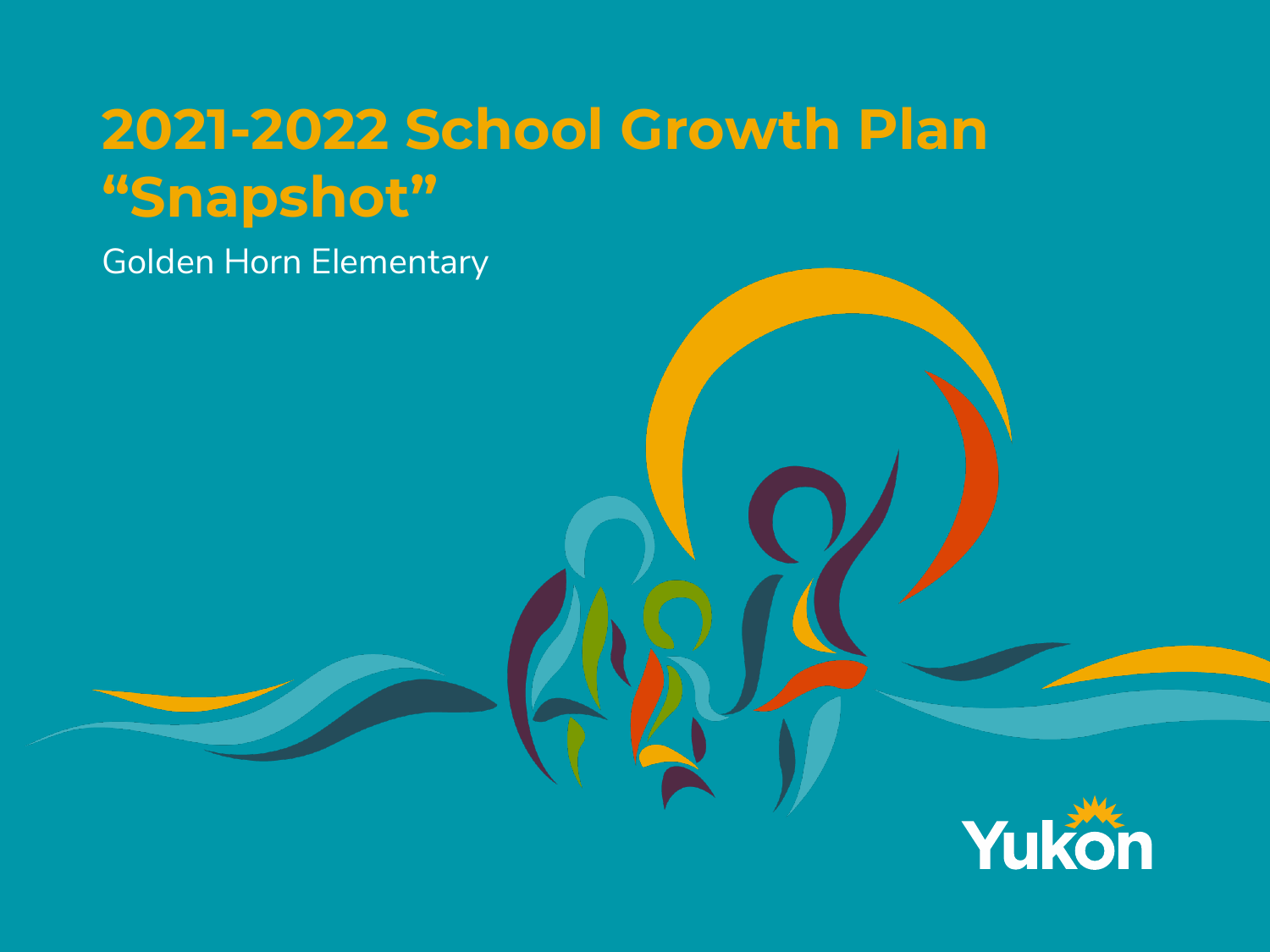# **Focus/Inquiry Question**

Over the next five years (2020-2025), our community will work to ensure all Golden Horn Elementary School students have access to a quality education through inquiry, our G.O.E.S. philosophy, Yukon First Nations ways of knowing and doing and high-quality instruction. Our focus is on improved literacy outcomes by supporting staff instruction, developing a common language, and fostering a cohesive team environment during the 2022-2023 school year.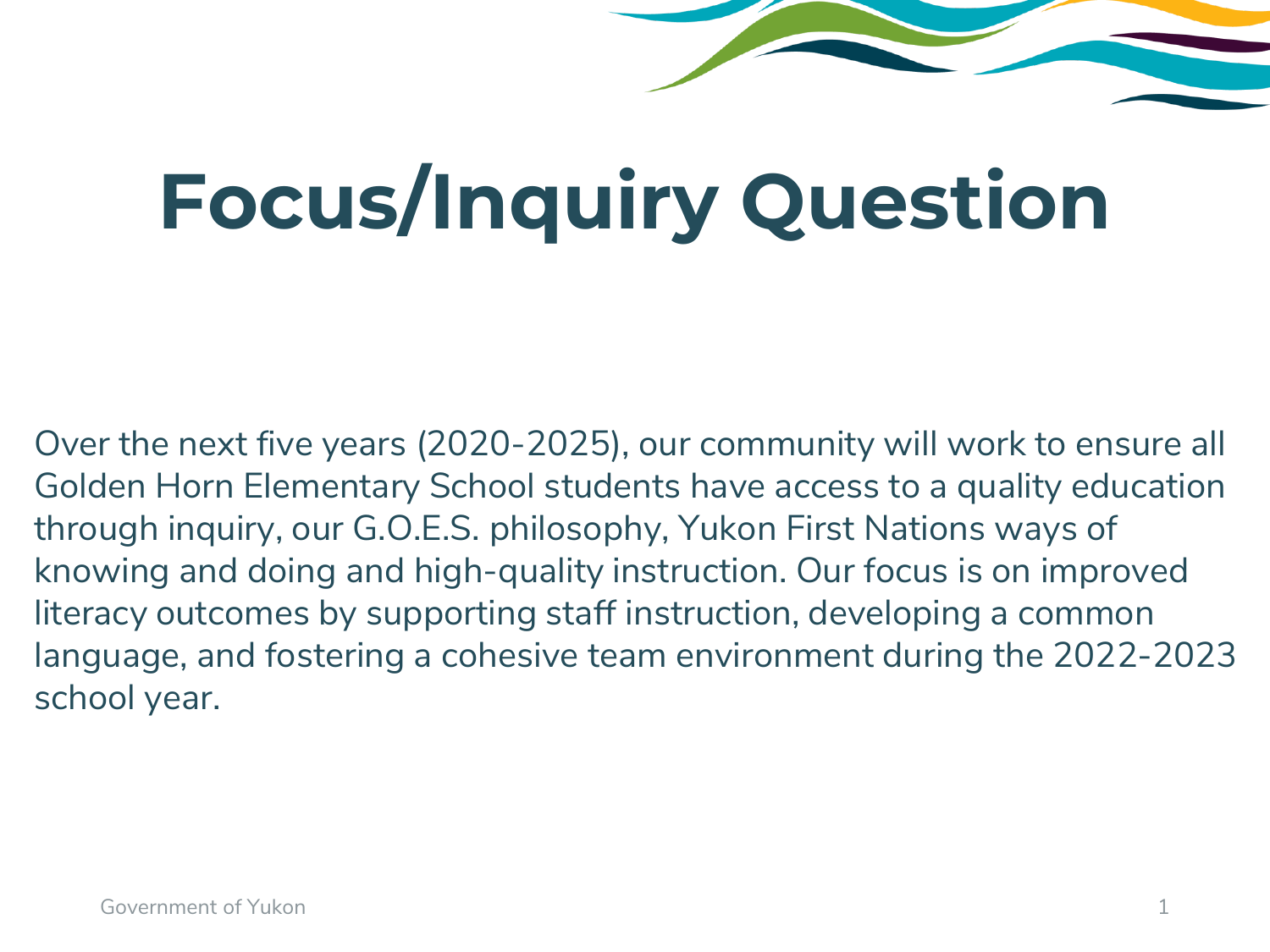# **SGP Activities this year**

- 2021/22 Action Items:
- Consistent use of Heggerty and Fundations in early primary (work in progress)
- Science of Reading six module on line workshop during May 2022 PD day
- Primary committee for collaboration
- Continued collection of data in numeracy and literacy to inform teaching practice using the framework for prevention RTI model, so students are not waiting to fail.
- Our School Survey 86% of students eligible responded.
- Four question survey for Team members 52% of Team members responded to the survey.
- Invitation for Team members to present a passion or teaching practice at Team meetings
- One staff member fully trained in Wilson.
- Five staff members trained with Barton.
- Kindergarten teachers trained in Fountais and Pinnell.
- Ensuring all staff members are comfortable with reading assessments.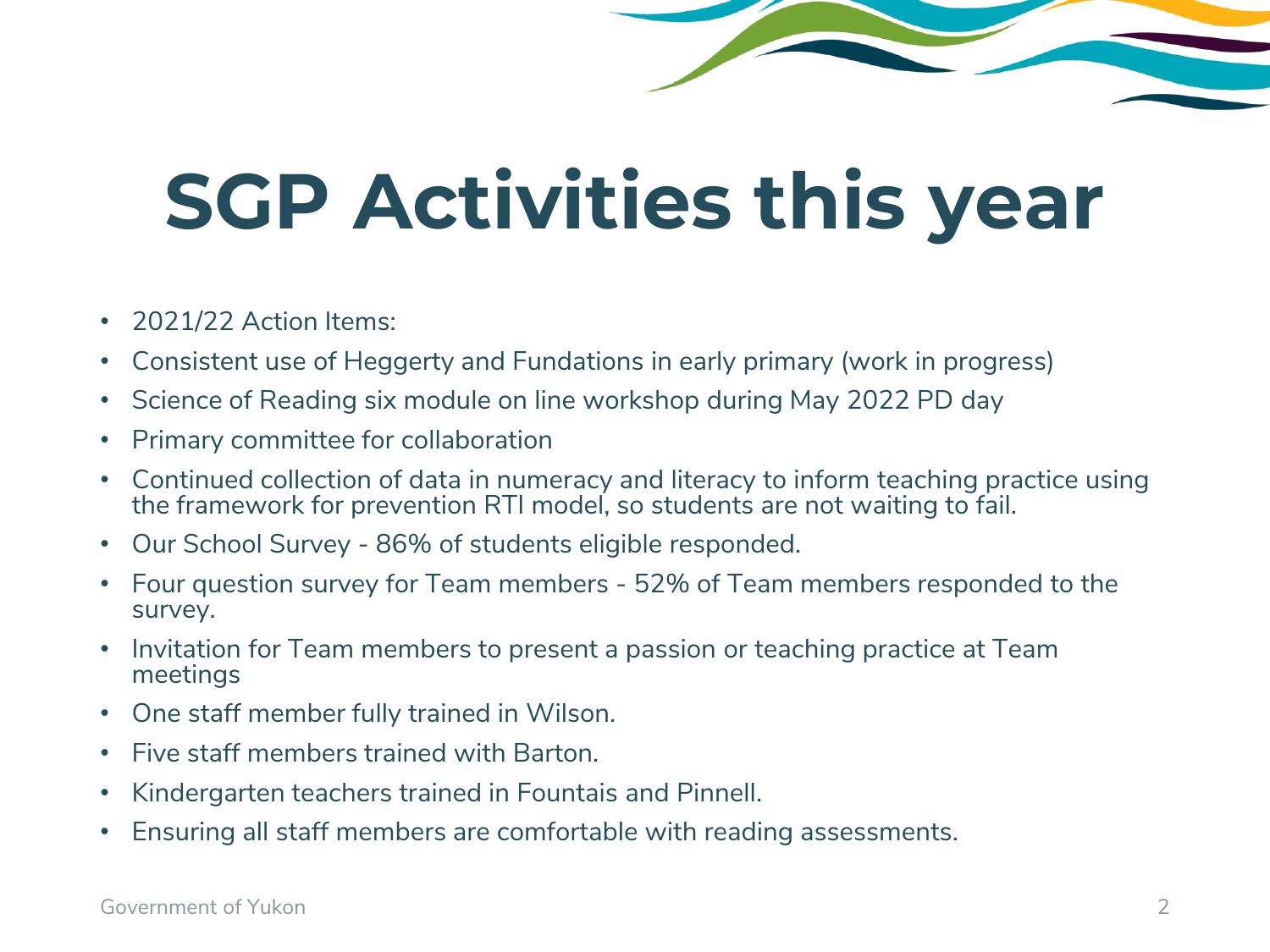## **Effects on Learning and How do we know?**

- Literacy and Numeracy assessments October/November 2021 and April 2022- we will examine the data in June.
- Targeted interventions for students from results of RTI prevention framework – students are improving as seen by SBT and classroom teachers.
- Staff presentation at a Team meeting resulted in an atmosphere of sharing and collaboration with Team members